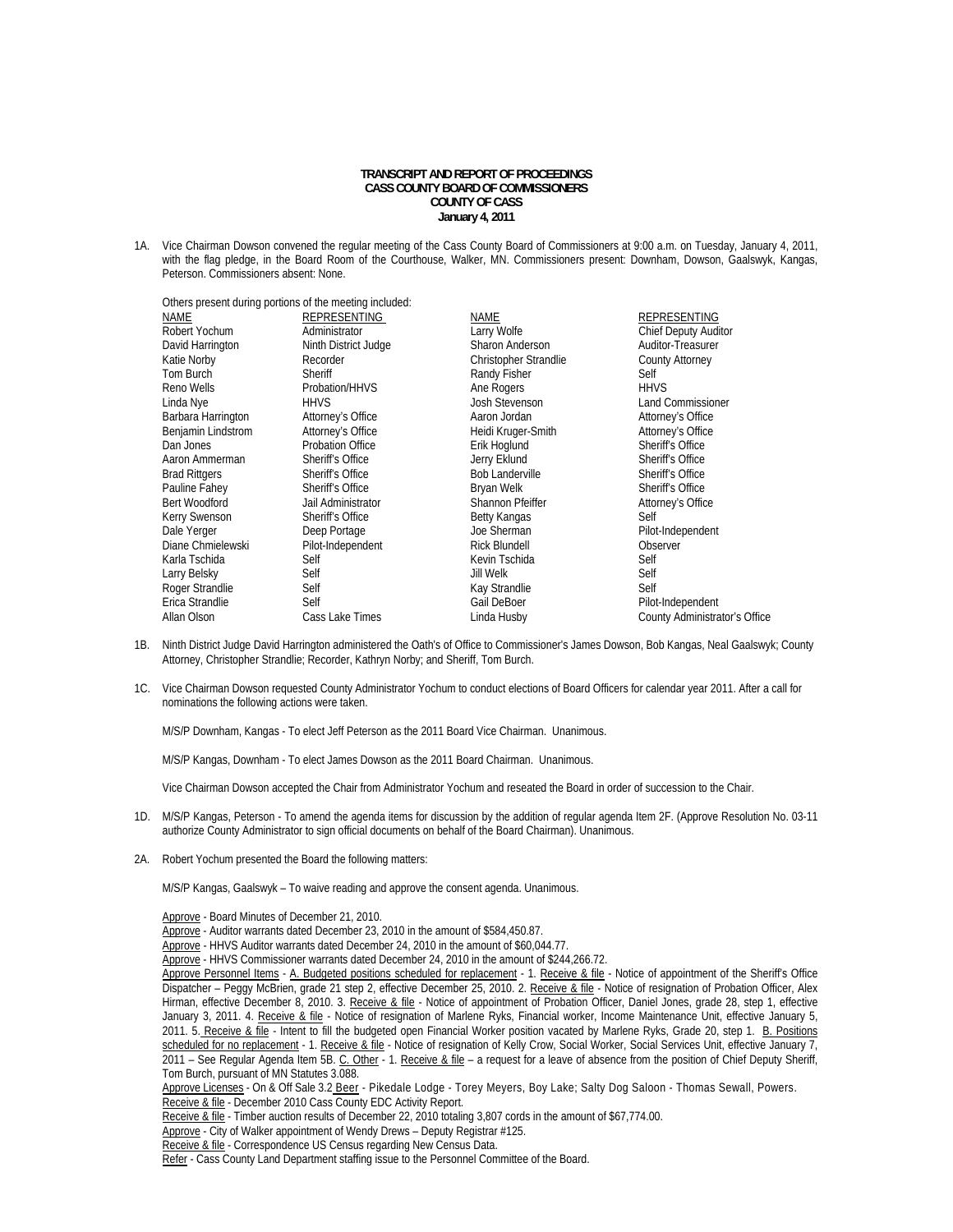Receive & file - Monthly HHVS Cash Accounts Report to date, November 30, 2010 in the amount of \$8,985,835.

Approve - Extension of the Family Planning Special Project Contract for a joint application with Morrison-Todd-Wadena Community Health Board, effective July 1, 2011-June 30, 2013, contingent upon state funding being available.

Accept - Donation of \$100.00 for the Veteran's Transportation Program, from the American Legion Post # 458, Boy River.

 Authorize - HHVS Director's (CHS Administrator) signature for the Public Health Emergency Response grant contract Amendment #2 with the Minnesota Department of Health for \$14,223 to enhance work in the area of public health response, effective upon signature of both parties through July 30, 2011.

Approve - 2011 non financial Amendment HHVS Home and Community-Based Services Contracts effective January 1, 2011 – December 31, 2011- Access Home Care, Access North Center for Independent Living, Adult Day Services-Walker, Artesian Homes, Caring Hands Home Care, CK Home Health Care, Inc., Good Neighbor Health Care of Brainerd, Inc., Good Samaritan Home Care, Gramma Jo's, Healthstar Home Health/Circle of Life Home Health, Home Health Partnership, Hummer's Hilltop Home, Kensack Inn-Hoehne Foster Home, Laurel Lodge Assisted Living, Lutheran Social Service of Minnesota, Mac-Con Properties DBA Country Lane Homes, May Creek Lodge, MN Home Care, Northern Cass DAC, Pine River DAC, Pine River SLS, PurFoods LLC DBA: Mom's Meals, REM North Star, Inc., Shingobee Island Lodge, Stille Havn Hus, Summit House, Three Oaks Foster Care.

 Authorize - Anderson Brothers contract extension for removal of aggregate from a Cass County owned pit in Sylvan Township. Approve – acceptance of the 2011 DWI Grant application (#5000-6558) from MN Public Safety in the amount of \$8,800.00. Authorize - Letter of support regarding the City of Boy River Community Center.

2B. Administrator Yochum presented Resolution No. 01-11 establishing the 2011 Conduct of Meetings – Business Rules.

Commissioner Peterson offered Resolution No. 01-11 and moved its adoption, Commissioner Downham seconded:

WHEREAS, the County of Cass annually reviews and adopts rules of procedure governing the conduct of Cass County Board of Commissioner's meetings.

NOW, THEREFORE, BE IT RESOLVED:

Section 1. That the attached "County Board Meeting Rules of Business" marked Exhibit "A" are hereby adopted.

Adopted: January 4, 2011 EXHIBIT "A"

## COUNTY BOARD MEETING RULES OF BUSINESS

Rule 1. Regular Meetings. The Board shall hold regular meetings on the first and third Tuesday of each month.

Regular meetings shall commence at 9:00 A.M. at the Cass County Courthouse for the first Tuesday of the month and 9:00 A.M. at the Land Department Building, Backus MN for the third Tuesday of the month except the regular meetings from May through September shall be scheduled during 2011 at various locations throughout the Board of Commissioner Districts and shall commence at 6:00 P.M. (January 4, 2005 amendment) (January 2, 2007 amendment).

Rule 2. Special Meetings. The Chair or three members of the Board may call special meetings. Such meetings shall be called with a twelve hour advance notice to all available Board members and members of the news media. If time will allow, published notice in the official newspaper shall be given to the public.

Notwithstanding any other requirements, notice shall be published on the County Courthouse bulletin board. Either or both notice shall specify: (1) the specific item or items to be considered at the special meeting, and (2) the date, time, and place of the meeting. Special meetings of the County shall be held in the County Courthouse, unless the Board has determined that other facilities are to be used. All specials meetings of the Board shall be limited to the specific item or items set forth in the notice.

Rule 3. Presiding Officer. Roll Call. The Board Chair, or in the Board Chair's absence, the Vice Chair of the Board shall take the chair at the time appointed for the meeting and call the Board to order. The Board Chair or Vice Chair calling the meeting to order shall be the Presiding Officer for the balance of the meeting.

Rule 4. Quorum. A majority of the members of the Board shall constitute a quorum for the transaction of business. The Board Chair shall be a member of the Board, and shall have the right to vote on all matters coming before it, but shall have no veto power.

Rule 5. Minutes. The Administrator shall prepare written copies of the minutes of the preceding meeting of the Board of Commissioners and distribute them to its members no later than the start of its current session. One or more copies of the minutes shall be available in the Office of the Administrator for examination by members of the public. Upon the appearance of a quorum at a Commissioners Board Meeting, the Board Chair shall inquire of the Board whether they wish to approve, disapprove, or amend the minutes of the previous meeting of the Board of Commissioners as prepared by the Administrator. Any mistake or omission in the minutes may then be corrected by the Board.

Rule 6. Order of Business. The Board Chair or Vice Chair of the Board shall preserve order and decorum. The Administrator shall act as parliamentarian and the Board Chair shall decide questions of order, subject to an appeal to the Board. The Administrator shall prepare a written agenda in advance of all board meetings and shall place Call to Order as Item No. 1; and thereafter other items of business in the order of presentation which the Administrator deems best or as directed by the Board of Commissioners. Members of the public or County staff wishing to place an item of business upon the agenda shall advise the Administrator of the particular item of business not later than Tuesday immediately preceding the Board meeting. The Administrator shall release the proposed agenda not later than the Wednesday immediately preceding the Board Meeting. Further, the Administrator shall release the Board information packet not later than the Thursday immediately preceding the Board Meeting. (January 8, 2008 amendment)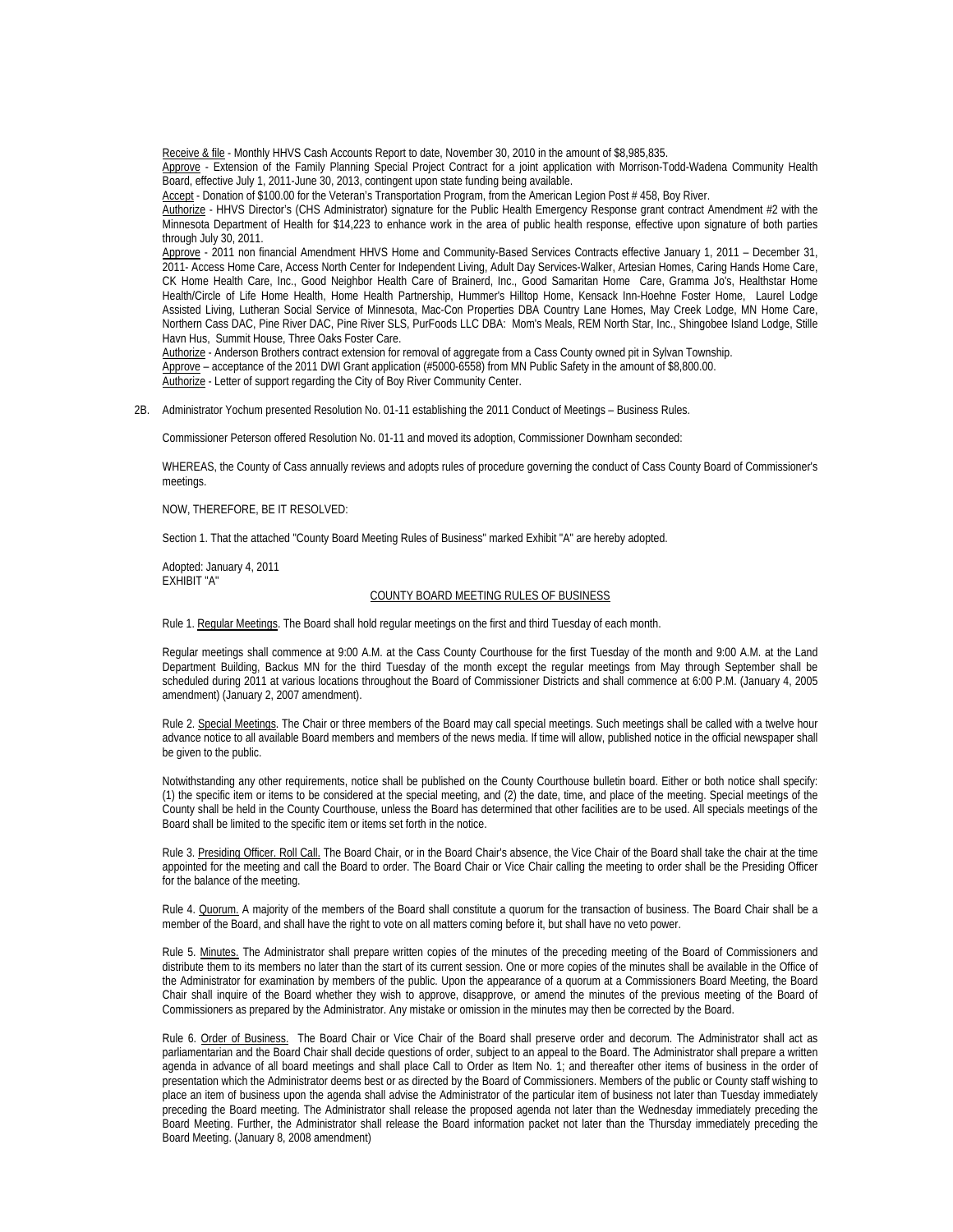A person requesting that an item be placed on the agenda shall furnish sufficient details so as to enable the Administrator to enter the item on the board meeting agenda in a summary adequate to alert the public as to the nature of the matter to be discussed. If the Administrator is unable, from the information received, to prepare a summary, the Administrator may refuse to place the matter on the agenda.

The Board by majority vote may amend the proposed agenda. After approval of the proposed agenda no amendments will be made except upon a 4/5th vote of the Board.

A citizen comment period will be provided during the regular board meetings which will allow citizens to address the Commissioners for up to three minutes about a topic that is not on the agenda. In order to use the citizen comment period, the individual must sign up before the Board approves the proposed meeting agenda. The Board of Commissioners may take action on subjects brought up during the citizen comment period. (January 3, 2006 amendment).

Rule 7. Recognition by Chair. Every Board member or member of the public shall respectfully address the Chair by the appellation of "Mr. Chairman" or "Madame Chair", and shall not speak further until recognized the Chair. Once a member of the audience has been recognized by the chair as requesting to address the Board of Commissioners, the Chair shall require the individual to identify themselves by stating their name and address.

Rule 8. Designation by Chair. When two or more members request to speak, the Chair or Presiding Officer shall designate who is first to speak, but in all cases the member who shall first address the Chair shall speak first.

Rule 9. Debated Motion. No ordinary motion shall be debated, or put, unless the same is seconded by a board member (or the chair). (Amended on March 20, 2001). The Chair or Presiding Officer shall restate any motion if requested to do so by a member of the Board of Commissioners. Items on the agenda may be debated prior to the submission of an ordinary motion. The withdrawal of either the motion or the second to a motion shall terminate debate on the motion. (January 6, 2009 amendment).

Rule 10. Motion Being Debated. Privileged Motion. When a question is under debate, no motion shall be received other than the following privileged motions: a) to lay on the table; b) to divide the question; c) to postpone indefinitely; d) to postpone to a certain day; e) to refer; f) to adjourn. The privileged motion shall have precedence in the order in which they are arranged. All privileged questions shall be decided immediately without debate. A Board member may make a negative motion to defeat a resolution or ordinance. This "objection to the consideration" of the matter is considered a privileged motion and requires a second, and must pass by a simple majority. If no motion is made on an item, the matter automatically dies or does not pass. (January 6, 2009 amendment).

Rule 11. Presentment of Petitions and Communication. Petitions and communications on the agenda may be presented by a member of the Board or by the Administrator.

Rule 12. Voting. Excuse. Failure. When a question is put by the Chair, every member present shall vote; unless the Board, for special reason, shall excuse a member prior to the calling of the roll or a legal conflict of interest prohibits a member voting. Any member, who being present when his or her name is called fails to vote upon any then pending proposition, unless previously excused by the Board, shall be counted as having voted in the positive. In all cases, the call of the roll shall be alphabetically by the family surname of each Board member except that the Chairman or Presiding Office shall vote last.

Rule 13. Calling Vote. The ayes and nays shall be called upon the passage of ordinances. Unless a member requests, other items will be by voice vote. When a vote is called for and a Board member is silent, the Board member will be recorded as voting in the affirmative on the question. A member may demand a roll call vote at any time prior to the assumption of other business.

Rule 14. Ordinances. Procedure - Requests for consideration of an ordinance or ordinance amendment shall be submitted in writing to the County Board. Every proposed ordinance shall be considered at two public hearings referred to as first reading and second reading. Requests related to land use shall be referred by motion of the County Board to the Planning Commission for the purpose of conducting the first reading public hearing and adopting a singular recommendation for submittal to the County Board. The County Board will conduct the first reading public hearing in all other matters. Any ordinance drafts referred by the Board to the Planning Commission or others shall be posted on the Cass County website; and written notice of a 30 day comment period for all proposed ordinances or amendments thereto shall be provided to all county departments, all municipalities in Cass County, adjacent counties, the Leech Lake Band of Ojibwe, the Minnesota Departments of Natural Resources and Transportation, the Mississippi Headwaters Board, and any individual, agency or organization requesting such notice. All proposed ordinances or amendment thereto shall be posted on the Cass County website for viewing. Within 60 days of the close of the comment period the first reading public hearing shall be held. Written notice of time, place and purpose of the public hearings shall be published in the official County newspaper designated by the Board and posted on the County website at least ten (10) days prior to the hearing date. Amendments may be offered at either first or second reading public hearings when the ordinance is under consideration, however shall not be acted upon until the next regular meeting. If amendments are made, the sections of the ordinance amended shall be read as amended before the question of its passage is taken. Approval of the second reading of the ordinance shall constitute final adoption of all ordinances. When a proposed ordinance fails to pass, a motion to reconsider the same may be made, but such motion must be made at the session at which the same failed to pass and action thereupon shall be postponed to the next regular session. (May 3, 2005 amendment) (February 19, 2008 amendment).

Rule 15. Absent Member. Every member of the Board which anticipates being absent for a Board Meeting shall notify the Administrator.

Rule 16. Journal. It shall be the duty of the Administrator to keep the journal of the proceedings of the Board and perform such duties as may be required by the Board of Commissioners. The Administrator shall not allow the official journal of the County to be taken from the custody of the Administrator without the knowledge and consent of the Board. Audio taping or video taping of the board meetings may be made for reference by the Administrator, but approved minutes shall be the official record of board meetings.

Rule 17. Robert's Rules of Order. The rules of parliamentary practice, embraced in Robert's Rules of Order shall govern the Board in all cases in which they are applicable, and in which they not inconsistent with State Statute or the Standing Rules of the Board.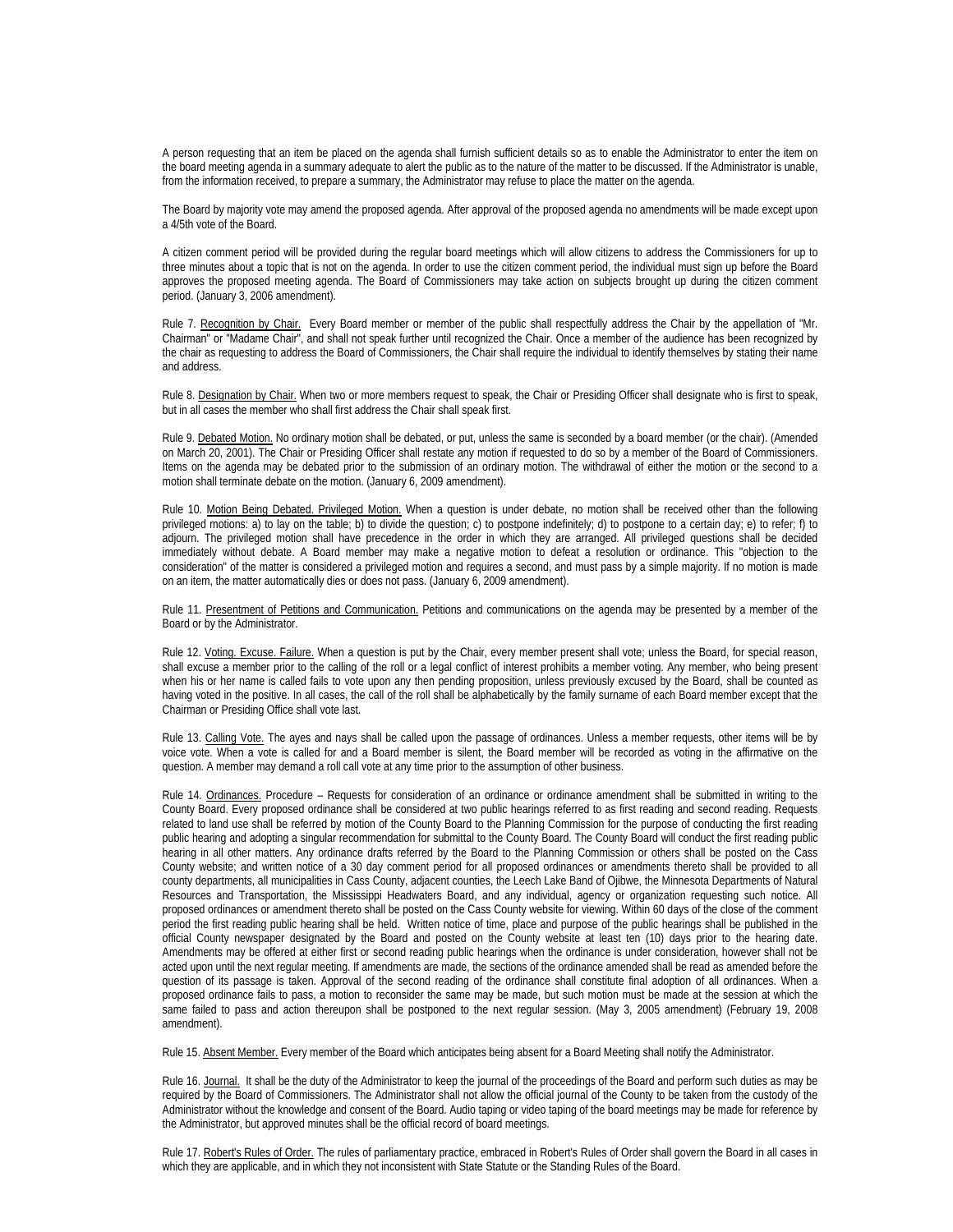Rule 18. Board Committees. Any member of a Board Committee may call a committee meeting. Committee meetings shall be called with a 24hour advance notice to all members, posted at the courthouse, and time permitting public notice provided on the "web site". Items to be studied by a Board Committee shall be those items contained in the notice and any other item may be presented that is within the scope of the Committee's description. Committees shall report to the Board of Commissioners within 90 days after the item has been referred to committee. The Board shall then act on the item referred or request the Committee to continue the study**.** (January 16, 2007 amendment)

Rule 19. Suspension or Amendment of Rules. No rule of the Board shall be suspended, altered, or rescinded except upon the affirmation vote of four members of the Board, unless notice of such change shall have been given at a previous meeting in which case only a majority shall be required.

Rule 20. Publication of Minutes. The regular Board of Commissioners Meeting minute summary shall be published in the official county newspaper so as to provide the public with timely and accurate notice of the regular County Commissioners Board Meeting action.

Rule 21. Agenda is Public. Any member of the public or the news media requesting copies of any regular or special meeting agenda shall be provided the same pursuant to M.S. 13D. (January 8, 2008 amendment)

Rule 22. Board Appointments. In effort to maximize citizen participation in County government, all citizen appointments by the Board of Commissioners shall be subject to term limits. No reappointment shall be considered for any individual that has served three (3) consecutive terms or nine (9) consecutive years, whichever is more. In the event that no qualified successor is available for appointment, the term limit may be waived by the Board in one (1) year increments until a successor is appointed. (January 16, 2007 amendment)

Rule 23. Room Rental Payments. No rental payments shall be made for the use of space utilized for meetings of Cass County without specific approval of the Board. (January 2, 2007 amendment)

THESE RULES SHALL TAKE EFFECT and be in force from and after their adoption by the Board of Commissioners, and any and all prior rules are hereby rescinded.

Resolution No. 01-11 was adopted by majority vote: Ayes: Downham, Dowson, Gaalswyk, Kangas, Peterson. Nays: None.

2C. Robert Yochum, County Administrator presented the legal notice for the annual printing and publishing bids. Bids were received from the Press Citizen, Pine River Journal, Pilot Independent, and Cass Lake Times on Tuesday, December 21, 2010 as a result of the public solicitation. Chief Financial Officer Larry Wolfe recommended to the Board that it would be most cost effective to accept the Pilot – Independent's bid based upon the PCI/CIRC (per column inch/circulation) of \$0.001266 (2,654 circulation) versus the Cass Lake Times cost of \$0.00502 (1,077 circulation). Joe Sherman of the Pilot Independent commented on additional services provided. Allan Olson of the Cass Lake Times declined comment beyond the bid submitted.

|                                              | Pilot-Independent        | Press Citizen       | Pine River Journal  | Cass Lake Times     |
|----------------------------------------------|--------------------------|---------------------|---------------------|---------------------|
|                                              | $(\text{per } 1.8"$ SAU) | (per $1.8$ "SAU)    | (per $1.8$ "SAU)    | (per $1.8$ "SAU)    |
| <b>Financial Statement</b>                   | \$4.00 Camera ready      | \$8.48 Camera ready | \$7.20 Camera ready | \$3.00 Camera ready |
| Financial Statement (2 <sup>nd</sup> insert) | \$7.44 Camera ready      | \$7.42 Camera ready | \$7.20 Camera ready | \$3.00 Camera ready |
| Delinguent Tax List                          | \$4.00 Camera ready      | \$8.48 Camera ready | \$7.20 Camera ready | \$3.00 Camera ready |
| <b>Expiration of Redemption</b>              | \$4.00 Camera ready      | \$8.48 Camera ready | \$7.20 Camera ready | \$3.00 Camera ready |
| Proceedings (Summary)                        | \$3.20 Camera ready      | \$8.48 Camera ready | \$7.20 Camera ready | \$3.00 Camera ready |
| Legal Notices                                | \$3.86 Camera ready      | \$8.48 Camera ready | \$7.20 Camera ready | \$3.00 Camera ready |
| <b>Additional Publication's</b>              | \$3.78 Camera ready      | \$7.42 Camera ready | \$6.95 Camera ready | \$5.50 Camera ready |
|                                              |                          |                     |                     |                     |

Commissioner Peterson offered Resolution No. 02–11 and moved its adoption, Commissioner Kangas seconded:

BE IT RESOLVED, the Cass County Board of Commissioners hereby accepts the low bid for 2011 county printing and publishing of the Pilot Independent , for items as specified: Item 1. - Financial Statement, Item 3. - Delinquent Real Estate Tax List, Item 4. - Notice of Expiration of Redemption, Item 5. - Summary of Proceedings of the County Board, Item 6. - Legal Notices, and Item 7 - Legal Notices-Additional Publications. 8. On Line Services.

BE IT RESOLVED, and that the Cass County Board of Commissioners hereby accepts the low bid for 2011 county printing and publishing of Item 2. - Second Publication of Financial Statement to the Cass Lake Times.

BE IT FURTHER RESOLVED that the Pilot Independent is hereby designated by the Cass County Board as the "official newspaper" in which the notice and list of the real estate remaining delinquent on the first Monday of January, 2011, shall be published.

Resolution No. 02-11 was adopted by majority vote: Ayes: Downham, Dowson, Gaalswyk, Kangas, Peterson. Nays: None.

2D. Administrator Yochum presented a list of 2011 Committee vacancies and related Citizen appointment applications. After discussion, the Board took the following action.

M/S/P Peterson, Kangas – To approve the following 2011 Committee appointments, and further, to present Certificates of Appreciation to those that were not re-appointed. Unanimous.

AMC Delegates - All County Board Members; Robert Yochum; Sharon K. Anderson; Dave Enblom BACKUS AIRPORT ZONING BOARD – Mike Wetzel, Bill Fitch BI-COUNTY CAP – Commissioner Dick Downham; Citizens - Karen Lego; Vicki Peterson BRAINERD LAKES REGIONAL BUSINESS COUNCIL – Commissioner Neal Gaalswyk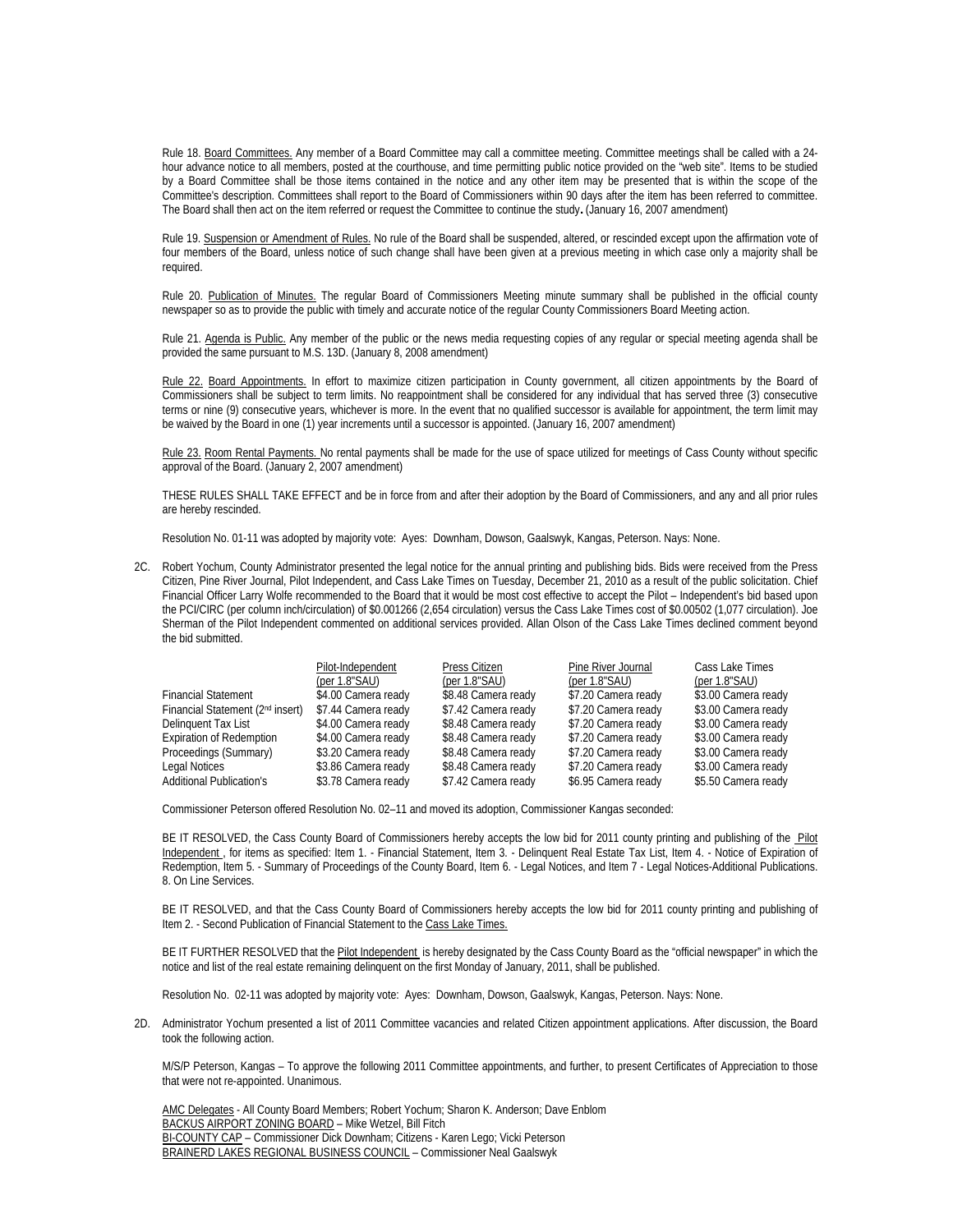BUDGET COMMITTEE – Commissioners Jim Dowson, Dick Downham; District 1 – Earl North; District 2 – Gary Gould; District 3 – Dan Meier; District 4 – Jim Lohr; District 5 - Rick Baird; Staff advisors, non-voting - Robert Yochum, Larry Wolfe, Mark Peterson, Sharon K. Anderson CAMP RIPLEY ADVISORY BOARD – Commissioner Neal Gaalswyk

CAPITAL IMPROVEMENT COMMITTEE OF THE BOARD – Commissioners Jeff Peterson, Jim Dowson

CASS COUNTY/LEECH LAKE WELLNESS COURT STEERING COMMITTEE – Commissioner Jim Dowson

CENTRAL MN COUNCIL ON AGING – Commissioner Jeff Peterson

 CENTRAL MN EMS REGION – Commissioners Neal Gaalswyk (Executive Board), and Jim Dowson (alternate); Advisory Board appointments Open

 CHIPPEWA NATIONAL FOREST RESOURCE ADVISORY COMMITTEE – USFS appointment - Commissioner Dick Downham, Jim Demgen (citizen group alternate)

CIVIL SERVICE COMMISSION - Steven Johnson; Buford Johnson; Harlan Johnson

COUNTY EXTENSION COMMITTEE – Commissioners - Jeff Peterson, Bob Kangas; Thelma Grimley (replaces A-T as Committee Recorder); At Large - Doug Sandstrom ; District 1 – Open**;** District 2 – Carol Lovro; District 3 – Barb Frederick; District 4 – Mary Louise Isakson; District 5 – Susan Wake

 ECONOMIC DEVELOPMENT CORPORATION – Commissioners Bob Kangas, and Jeff Peterson, Ex-Officio - Robert Yochum FAMILY CENTER ADVISORY COMMITTEE – Commissioner Neal Gaalswyk

FAMILY SERVICE COLLABORATIVE BOARD - Commissioners Neal Gaalswyk, Bob Kangas (alternate), HHVS Director Reno Wells FEMA FOOD SHELF BOARD (BI-CAP) – Karen Lego

HEALTH, HUMAN, & VETERAN SERVICES ADVISORY COMMITTEE – Commissioner Dick Downham;

District 1 – Open; District 2 – Glenna Tappe; District 3 - Joan Kumpula; District 4 – Judy Berg; District 5 – Peggy Olding; Members that represent providers of services: School Administrator: Wally Schoeb; Practicing Physician: Burton Haugen; Leech Lake Reservation: Eli Hunt; Registered Nurse: Shirley Hovey; EMS Task Force: Wilma Griffin; Human Service Provider: Open**;** HS Provider: Susan Hilgart, Rural MN CEP; Members that represent those persons receiving services: 2 Veterans: District 4 Wayne LaDuke and District 3 - Don Fowler; Representing low income: Open; Leslie Bouchonville Representing Family Centers; Margie Ryan (Jim Rogen- alt) representing MI, DD and Elderly; Representing families and children: Open

HOUSING & REDEVELOPMENT AUTHORITY – District 1 – Sandra Shade; District 2 - Jean Kline; District 3 - Michael Nethercutt; District 4 – Elizabeth Blundell; District 5 – Open

HUMAN SERVICES – OUT-OF-HOME PLACEMENT SCREENING TEAM - Health, Human, and Veterans Service Director – Reno Wells (Chair); Probation Director or designee; Leech Lake Band Appointee; Mental Health Professional – Karen Holle; Guardian Ad Litem Designee; County Board Member – Jeff Peterson; County Attorney or designee; Cass County Sheriff or designee; Cass County Social Services Team Leader (to be appointed by HHVS Director)

INSURANCE COMMITTEE - Commissioners Dick Downham, Jeff Peterson

JUDICIAL WORK GROUP - Commissioners Dick Downham, Jim Dowson (alternate)

KITCHIGAMI LIBRARY – Commissioner Neal Gaalswyk

LAW LIBRARY – Commissioner Jim Dowson, Robert Yochum (alternate)

LEECH LAKE BAND LIAISON COMMITTEE - Commissioners Dick Downham, Jim Dowson

MEDICAL CONSULTANT CONTRACT - Burton Haugen, M.D.

MEDICAL EXAMINER - Dr. Michael McGee

MISSISSIPPI HEADWATERS BOARD - Commissioner Neal Gaalswyk, Citizen – Doug Sandstrom; Technical Representative - John Ringle MINNESOTA COUNTIES COMPUTER COOPERATIVE - Tim Richardson, Dianne Poncelet (alternate)

MINNESOTA COUNTIES INFORMATION SYSTEM (MCIS) - Sharon K. Anderson; Tim Richardson, Mark Peterson (alternate)

NACo PUBLIC STEERING COMMITTEE – Commissioner Dick Downham

NATURAL RESOURCE ADVISORY COMMITTEE - SWCD Board

NW MN HOUSEHOLD HAZARDOUS WASTE MANAGEMENT BOARD – Commissioner Dick Downham

NW JUVENILE TRAINING CENTER - Jim Schneider, Tom Burch

PERSONNEL COMMITTEE OF THE BOARD - Commissioners Jim Dowson, Dick Downham, Neal Gaalswyk (alternate)

PERSONNEL POLICY COMMITTEE - Reno Wells (Chair), Jerry Lamon (Vice-Chair)

PLANNING COMMISSION - Board Chair Jim Dowson, Jeff Peterson (alternate)(Ex-offcio, non voting); District 1 - Tim Moore, Jim Weizenegger (alternate); District 2 - Bill Fitch, Kelly Hedlund (alternate); District 3 - Mark Gardner, Ken Kostial (alternate); District 4 - Jim Bliss, Open (alternate); District 5 - Susan Sundberg, William Walter (alternate); At Large - Gary Gould; SWCD - Jim Ballenthin

REGIONAL ARMER BOARD – Commissioners Jim Dowson, Dick Downham (alternate)

REGIONAL JAIL – Commissioners Neal Gaalswyk, Jim Dowson (alternate), Sheriff – Tom Burch

REGION 5 DEVELOPMENT COMMISSION – Commissioner Bob Kangas

RURAL FIRE ASSOCIATION JOINT POWERS – (Unorganized Township) – Commissioner Dick Downham

SANITARY DISTRICTS - Pine River - City of Pine River - Martin Ruigh, Gary Siltman, City of Chickamaw Beach - Robert Hobson; Barclay Township - Marvin Ryan; Wilson Township - Alan Johnson; County Board (ex-officio) - Bob Kangas; Shingobee Island -Tabled indefinitely

TRANSPORATION ADVISORY BOARD – Commissioner Jeff Peterson, Reno Wells HHVS Director

SWCD - LIAISON COMMITTEE - Commissioners Jeff Peterson, and Neal Gaalswyk, SWCD Supervisors Chair and Vice-Chair

2E. Administrator Yochum discussed the 2011 Board of Commissioners summer meeting schedule including the need for public hearings on county roadway revocations in Thunder Lake and Torrey Townships.

 M/S/P Kangas, Peterson – To table the 2011 regular Board of Commissioners summer meeting schedule until the regular Board Meeting of Tuesday, January 18, 2011, and further, to conduct the Annual Cass County Planning Retreat in June/July 2011 after the MN Legislation Session adjourns. Unanimous.

2F. Administrator Yochum presented Resolution No. 03-11 requested by the Chairman that would authorize the County Administrator to sign official documents by facsimile stamp where appropriate on behalf of the Chairman after approval of the Cass County Board of Commissioners.

Commissioner Dowson offered Resolution No. 03-11 and moved its adoption, Commissioner Peterson seconded:

WHEREAS, the Chairman of the Cass County Board of Commissioners is empowered to sign official documents on behalf of Cass County, and,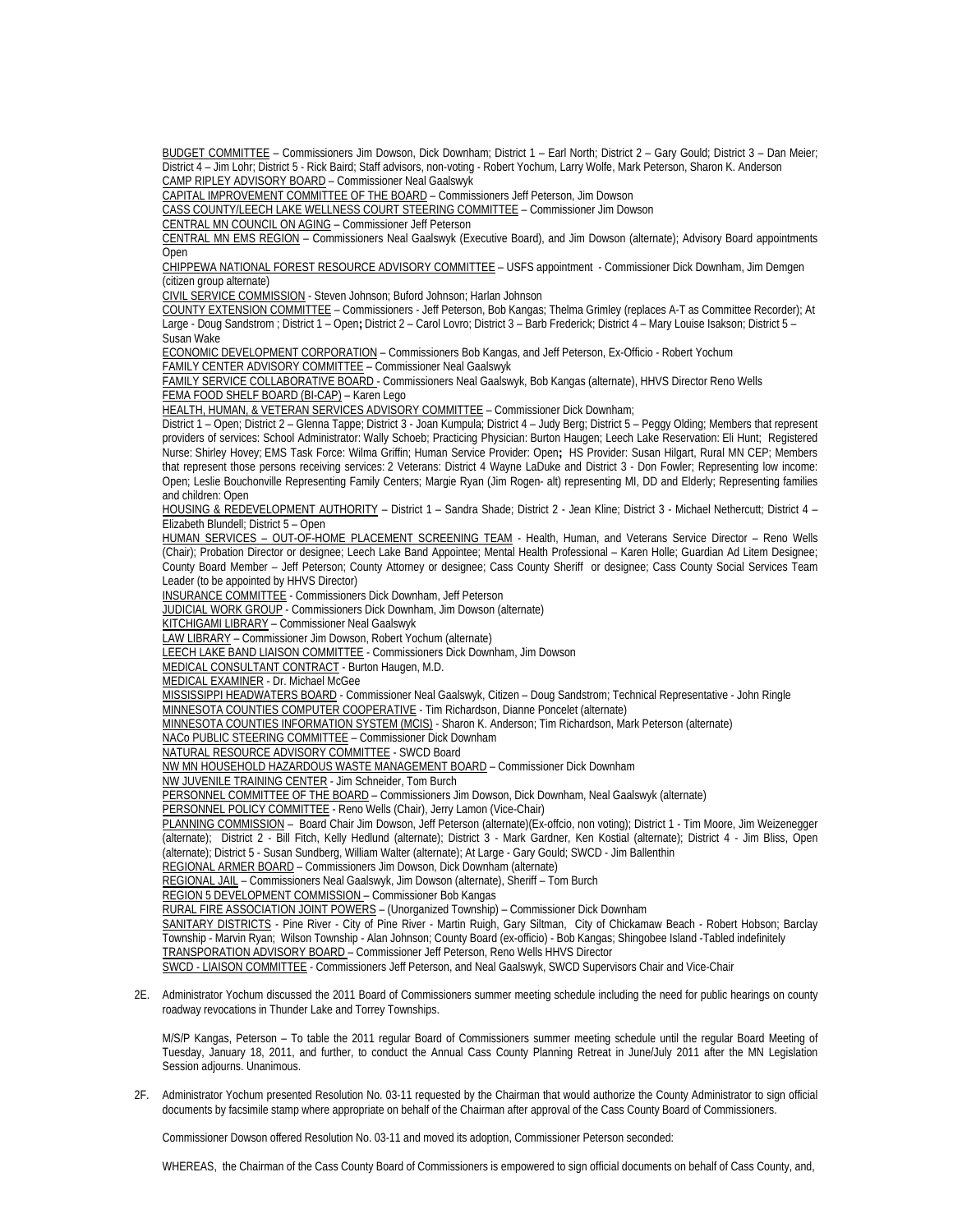WHEREAS, from time to time the Chairman is not available to sign said documents in a timely manner:

NOW, THEREFORE BE IT RESOLVED, That the Cass County Board of Commissioners approve and authorize the Cass County Administrator to sign official documents by facsimile stamp where appropriate on behalf of the Chairman after as the same have been approved by the Cass County Board of Commissioners.

Resolution No. 03-11 was adopted by majority vote: Ayes: Downham, Dowson, Gaalswyk, Kangas, Peterson. Nays: None.

3A. County Attorney Christopher Strandlie discussed the administration of the Mass Gathering Ordinance (No. 2004-03). Mr. Strandlie reported that at this time last year and after much Board discussion the eelpout event promoter requested that this activity be exempt from the Mass Gathering Ordinance. The Board subsequently decided that a permit was not required at the Commissioners Board Meeting of January 5, 2010. Mr. Strandlie explained that the existing Ordinance does apply to lake events including the Eelpout Festival and that the existing Ordinance does not provide a method to "exempt events" by motion of the Board. County Attorney Strandlie suggested that if the Board wished to not require a permit that the Board could refer the existing Ordinance to a Committee of the Board, and establish a moratorium on all mass gathering permits until the Committee reports back. In the alternative if the Board takes no action Cass County would inform the Leech Lake Eelpout Festival event promoter that a permit would be required. Mr. Strandlie added that the Sheriffs Office also reported that, as in the past, a water event permit will be required for the Eelpout Festival under MN Statute 86B.121.

M/S/P Peterson, Downham – To decline taking action to review Mass Gathering Ordinance No. 2004-03 at this time, and further to inform the Leech Lake Eelpout Festival event promoter that a Mass Gathering permit is required for the 2011 Leech Lake Eelpout Festival scheduled for February 18-19, 2011. Ayes: Downham, Kangas, Peterson. Nays: Dowson, Gaalswyk.

4.Chairman Dowson acknowledged the Public Hearing Notice in accordance with Minnesota Statutes 373.41 on the matter of Miscellaneous Fees.

M/S/P Downham, Kangas – To approve the following 2011 Miscellaneous Fee Schedule, effective January 4, 2011. Unanimous.

GENERAL FEES

CASS COUNTY FEE SCHEDULE Effective January 4, 2011

|                                                              | \$0.25                                     |
|--------------------------------------------------------------|--------------------------------------------|
| Copies - letter or legal, 100 pages or less<br>- ledger size | \$1.00                                     |
| Database print screen                                        | \$1.00                                     |
| (Database print screen - taxpayer courtesy, no charge)       |                                            |
| Fax – outgoing base charge (includes cover sheet & 1 page)   | \$5.00 plus \$.25 for each additional page |
| Minimum mailing charge - postage & handling                  | \$5.00                                     |
| Email - outgoing base charge for data requests               | \$5.00 plus \$.25 per page                 |
| Research fee - variable Hourly Rate                          |                                            |
|                                                              |                                            |
| ASSESSOR<br>Data query-plus media costs                      | \$75.00                                    |
| Assessment field card                                        | \$2.00                                     |
|                                                              |                                            |
| AUDITOR-TREASURER                                            |                                            |
| Administrative fee - over-remittance checks                  | \$3.00                                     |
| Auctioneers license                                          | \$20.00                                    |
| Audit verification                                           | \$25.00                                    |
| <b>Birth Certificates</b>                                    |                                            |
| -Certified Copy                                              | \$26.00                                    |
| <b>Additional Copy</b>                                       | \$19.00                                    |
| -Non-Certified Copy                                          | \$13.00                                    |
| Bond issue information - Auditor's certificate               | \$200.00 - \$350.00                        |
| Cigarette license                                            | \$175.00                                   |
| Confession of judgment                                       |                                            |
| -Set-up fee                                                  | \$50.00                                    |
| -Annual fee                                                  | \$15.00                                    |
| -Court fee                                                   | \$5.00                                     |
| Death Certificates                                           |                                            |
| -Certified Copy                                              | \$13.00                                    |
| <b>Additional Copy</b>                                       | \$6.00                                     |
| -Non-Certified Copy                                          | \$13.00                                    |
| Delinquent tax publication cost                              | \$25.00                                    |
| Ditch lien release                                           | \$25.00                                    |
| Duplicate tax statement - on demand                          | \$2.00                                     |
| Duplicate tax statement - automatic, statutory request       | \$15.00                                    |
| Escrow tape fee                                              | \$500.00                                   |
| Escrow account maintenance - per parcel                      | \$3.00                                     |
| Fireworks permit                                             | \$50.00                                    |
| Liquor, Beer and Miscellaneous License Fees                  |                                            |
| -3.2 Beer On-Sale License                                    | \$50.00                                    |
| -3.2 Beer Off-Sale License                                   | \$25.00                                    |
| -3.2 Beer On & Off-Sale Combination License                  | \$75.00                                    |
| -Temporary 3.2 On-Sale (maximum 3 days)                      | \$50.00                                    |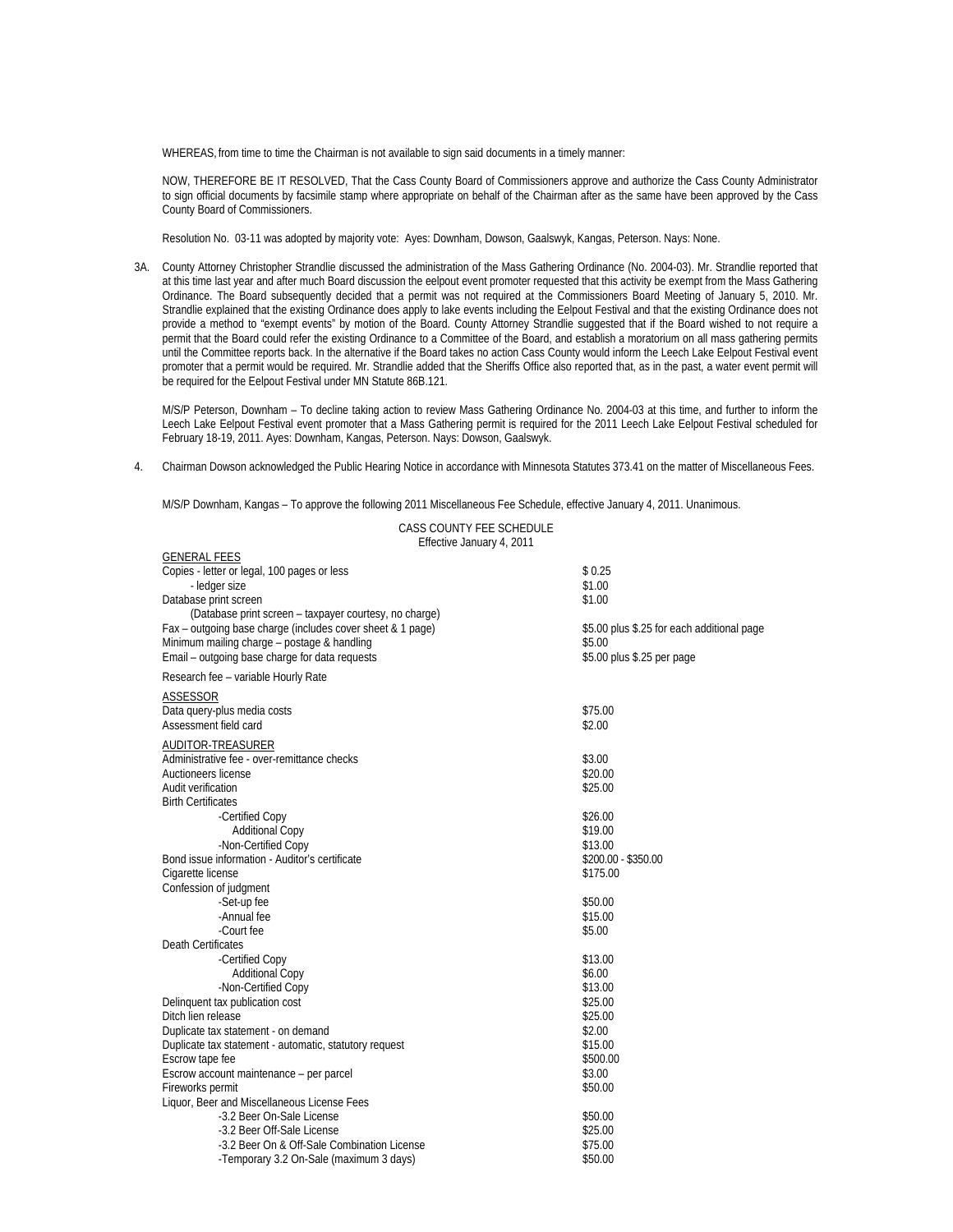| -Wine with Strong Beer License<br>-Set-Up (Bottle Club) License                                                                                                                                                                                                                                                           | \$300.00<br>\$100.00                                                                 |
|---------------------------------------------------------------------------------------------------------------------------------------------------------------------------------------------------------------------------------------------------------------------------------------------------------------------------|--------------------------------------------------------------------------------------|
| (plus additional \$250 license fee to state)<br>-Off-Sale Liquor License<br>-On-Sale Liquor License<br>-Temporary On-Sale Liquor License<br>-On & Off Sale Liquor Combination License<br>-Late Fee for Liquor License Renewals<br>-Transient Merchant License<br>-Lawful Assembly Permit                                  | \$500.00<br>\$1,500.00<br>\$150.00<br>\$2,000.00<br>\$100.00<br>\$150.00<br>\$500.00 |
| Maps                                                                                                                                                                                                                                                                                                                      |                                                                                      |
| -Auditor's parcel map<br>- B&W<br>- Color<br>- Parcel map with aerial photo - B&W<br>- Parcel map with aerial photo - Color<br>- Color infrared photo                                                                                                                                                                     | \$3.00<br>\$5.00<br>\$5.00<br>\$10.00<br>\$10.00                                     |
| Marriage                                                                                                                                                                                                                                                                                                                  |                                                                                      |
| -Certificate<br><b>Additional Copy</b><br>-Marriage License<br>-Marriage License - with Education Statement<br>Nonsufficient funds checks                                                                                                                                                                                 | \$9.00<br>\$9.00<br>\$115.00<br>\$40.00<br>\$30.00                                   |
| Notary<br>-Recording                                                                                                                                                                                                                                                                                                      | \$20.00                                                                              |
| -Change<br>Notice of expiration of redemption<br>Ownership requests - variable<br>Passports                                                                                                                                                                                                                               | \$20.00<br>\$50.00<br>Hourly Rate                                                    |
| -Book Adult                                                                                                                                                                                                                                                                                                               |                                                                                      |
| $(16 \& over)$<br>Child (15 & under)<br>-Card                                                                                                                                                                                                                                                                             | \$110.00<br>\$80.00                                                                  |
| Adult (16 & over)<br>Child (15 & under)<br>-County Fee<br>-Expedite Fee<br>-Express Mail<br>-Return Express Mail                                                                                                                                                                                                          | \$30.00<br>\$15.00<br>\$25.00<br>\$60.00<br>\$18.30<br>\$14.96                       |
|                                                                                                                                                                                                                                                                                                                           |                                                                                      |
| Repurchase fee - plus additional costs<br>Searches - current and delinquent taxes<br>- With parcel identification number (PIN)<br>- Without PIN<br>Special assessment set-up - per parcel<br>Service fee                                                                                                                  | \$100.00<br>\$3.00<br>\$6.00<br>\$10.00                                              |
| -Courtesy split with survey                                                                                                                                                                                                                                                                                               | \$35.00                                                                              |
| -Courtesy split without survey                                                                                                                                                                                                                                                                                            | \$60.00                                                                              |
| <b>Subdivision Fees</b><br>-Per lot by certificate of survey -<br>-Per lot where certificate of survey not required<br>-First lot by minor subdivision plus \$20.00 per lot thereafter<br>-First lot by platted subdivision plus \$20.00 per lot thereafter<br>-Separating combined lots of record when permitted per lot | \$75.00<br>\$150.00<br>\$100.00<br>\$100.00<br>\$35.00                               |
| Tax estimates<br>Tax increment financing districts - setup<br>- Annual                                                                                                                                                                                                                                                    | \$10.00<br>Up to \$500.00<br>Min. \$125.00                                           |
| DATA - CENTRAL SERVICES                                                                                                                                                                                                                                                                                                   |                                                                                      |
| Color plot<br>Data query - plus media costs<br>Name/address labels - \$20 minimum up to 575<br>Name/address listing - \$20 minimum up to 575<br>Tax books-minimum up to 575 records, list charge><br><b>GIS Data for Commercial Sale</b>                                                                                  | \$30.00<br>\$75.00<br>\$0.0175<br>\$0.0150<br>\$25.00 Digital                        |
| Parcel Data:<br>Setup: \$50<br>Unit Cost/parcel polygon = $$.02$<br>Minimum charge = $$100.00$ (setup + up to 2500 parcels)<br>Maximum charge= $$1000.00$ (Setup + 47500+ parcels)                                                                                                                                        |                                                                                      |

Extra information/work charged at \$50 per hour.

Sales tax, media, and shipping at current rates for queries.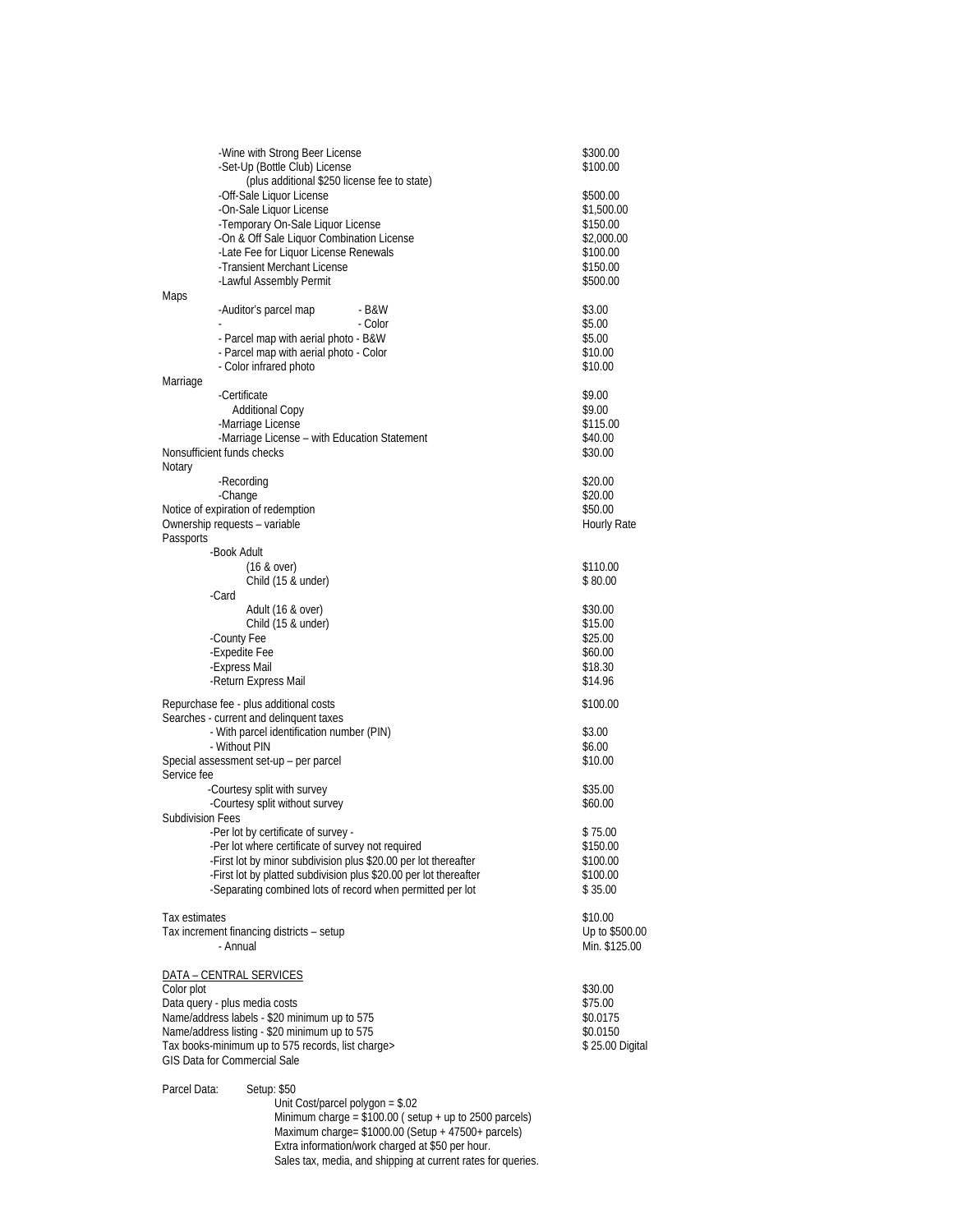|                                                                |                                                             | (Must sign a digital data agreement regarding use of Cass County data.)                                          |                                                                                                                                                 |
|----------------------------------------------------------------|-------------------------------------------------------------|------------------------------------------------------------------------------------------------------------------|-------------------------------------------------------------------------------------------------------------------------------------------------|
| Drivepoint Data: Setup: \$50                                   |                                                             |                                                                                                                  |                                                                                                                                                 |
|                                                                |                                                             | Unit Cost/parcel polygon = $$.01$                                                                                |                                                                                                                                                 |
|                                                                |                                                             | Minimum charge = $$100.00$ (setup + up to 5000 records)                                                          |                                                                                                                                                 |
|                                                                |                                                             | Maximum charge= \$300.00 (Setup + 25000+ records)                                                                |                                                                                                                                                 |
|                                                                |                                                             | Extra information/work charged at \$50 per hour.                                                                 |                                                                                                                                                 |
|                                                                |                                                             | Sales tax, media, and shipping at current rates for queries.                                                     |                                                                                                                                                 |
|                                                                |                                                             | (Must sign a digital data agreement regarding use of Cass County data.)                                          |                                                                                                                                                 |
| Road Data:                                                     | Setup & Partial or Full data set: \$200                     |                                                                                                                  |                                                                                                                                                 |
|                                                                |                                                             | Extra information/work charged at \$50 per hour.                                                                 |                                                                                                                                                 |
|                                                                |                                                             | Sales tax, media, and shipping at current rates for queries.                                                     |                                                                                                                                                 |
|                                                                |                                                             | (Must sign a digital data agreement regarding use of Cass County data.)                                          |                                                                                                                                                 |
| Other Datasets:                                                | Setup & Partial or Full data set: \$100                     |                                                                                                                  |                                                                                                                                                 |
|                                                                |                                                             | Extra information/work charged at \$50 per hour.<br>Sales tax, media, and shipping at current rates for queries. |                                                                                                                                                 |
|                                                                |                                                             | (Must sign a digital data agreement regarding use of Cass County data.)                                          |                                                                                                                                                 |
|                                                                |                                                             |                                                                                                                  |                                                                                                                                                 |
| manipulation is necessary.)                                    |                                                             |                                                                                                                  | (Data to collaborating agencies, units of governments, and for educational purposes at no or media/shipping cost. May have small charge if data |
|                                                                |                                                             |                                                                                                                  |                                                                                                                                                 |
| department.)                                                   |                                                             |                                                                                                                  | (Data requests from non-profits will be at a setup charge of \$25 and 20% of commercial costs or at the discretion of the Cass County MIS       |
|                                                                |                                                             |                                                                                                                  |                                                                                                                                                 |
| <b>ENVIRONMENTAL SERVICES</b><br><b>Residential Structures</b> |                                                             |                                                                                                                  |                                                                                                                                                 |
|                                                                |                                                             |                                                                                                                  |                                                                                                                                                 |
|                                                                |                                                             | Including mobile homes, recreational vehicles, and also including attached garages                               | \$0.15 per square foot using the overall footprint of                                                                                           |
|                                                                |                                                             |                                                                                                                  | the structure, minimum is \$100                                                                                                                 |
|                                                                |                                                             | Addition to any Residential Structure (including attached garage)                                                |                                                                                                                                                 |
|                                                                |                                                             | \$0.35 per square foot using the overall footprint of the structure, minimum is                                  | \$85.00                                                                                                                                         |
|                                                                | Accessory Structures or addition to Accessory Structures    |                                                                                                                  |                                                                                                                                                 |
|                                                                |                                                             | \$0.20 per square foot using the overall footprint of the structure, minimum is                                  | \$85.00                                                                                                                                         |
| Enhanced 911 - address sign                                    |                                                             |                                                                                                                  | \$55.00                                                                                                                                         |
| Deck(s)                                                        |                                                             |                                                                                                                  | \$85.00                                                                                                                                         |
| Boundary Fence(s)                                              |                                                             |                                                                                                                  | \$55.00                                                                                                                                         |
| Shoreland & or Land Alteration                                 |                                                             |                                                                                                                  | \$140.00                                                                                                                                        |
| Advertising Sign(s)                                            |                                                             |                                                                                                                  | \$90.00                                                                                                                                         |
| <b>Residential Septic Systems</b>                              |                                                             |                                                                                                                  |                                                                                                                                                 |
|                                                                | Residential Sewage System + surcharge*                      |                                                                                                                  | \$250.00                                                                                                                                        |
| Drainfield + surcharge*                                        |                                                             |                                                                                                                  | \$150.00                                                                                                                                        |
| Tank only + surcharge*                                         |                                                             |                                                                                                                  | \$150.00                                                                                                                                        |
| Privy (outhouse) + surcharge*                                  |                                                             |                                                                                                                  | \$50.00                                                                                                                                         |
| Holding Tank (annual permit)                                   |                                                             |                                                                                                                  | \$50.00                                                                                                                                         |
|                                                                | Community Sewage System + surcharge*                        |                                                                                                                  | \$50.00                                                                                                                                         |
|                                                                | Per Lot Fee<br>Flow                                         |                                                                                                                  | \$150.00                                                                                                                                        |
|                                                                | <1000 GPD<br>1001 - 3999 GPD                                |                                                                                                                  | \$365.00<br>\$530.00                                                                                                                            |
|                                                                | 4000 - 6999 GPD                                             |                                                                                                                  | \$680.00                                                                                                                                        |
|                                                                | 7000 - 9999 GPD                                             |                                                                                                                  | \$840.00                                                                                                                                        |
|                                                                |                                                             | *includes a \$50 surcharge to cover the costs of a final inspection.                                             |                                                                                                                                                 |
|                                                                | Commercial Structure or Addition to structure's in a Resort |                                                                                                                  |                                                                                                                                                 |
|                                                                | \$0.20 per square foot.                                     |                                                                                                                  |                                                                                                                                                 |
|                                                                | Minimum                                                     |                                                                                                                  | \$150.00                                                                                                                                        |
|                                                                | Maximum                                                     |                                                                                                                  | \$1,500.00                                                                                                                                      |
|                                                                | Commercial Sewage System + surcharge                        |                                                                                                                  |                                                                                                                                                 |
|                                                                | Alteration                                                  |                                                                                                                  | \$250.00                                                                                                                                        |
|                                                                | Flow                                                        | <1000 GPD                                                                                                        | \$365.00                                                                                                                                        |
|                                                                |                                                             | 1001 - 3999 GPD                                                                                                  | \$525.00                                                                                                                                        |
|                                                                |                                                             | 4000 - 6999 GPD                                                                                                  | \$680.00                                                                                                                                        |
|                                                                |                                                             | 7000 - 9999 GPD                                                                                                  | \$835.00                                                                                                                                        |
| RV Site/Camping cabin                                          | <b>First Site</b>                                           |                                                                                                                  | \$190.00                                                                                                                                        |
|                                                                | <b>Additional Sites</b>                                     |                                                                                                                  | \$80.00                                                                                                                                         |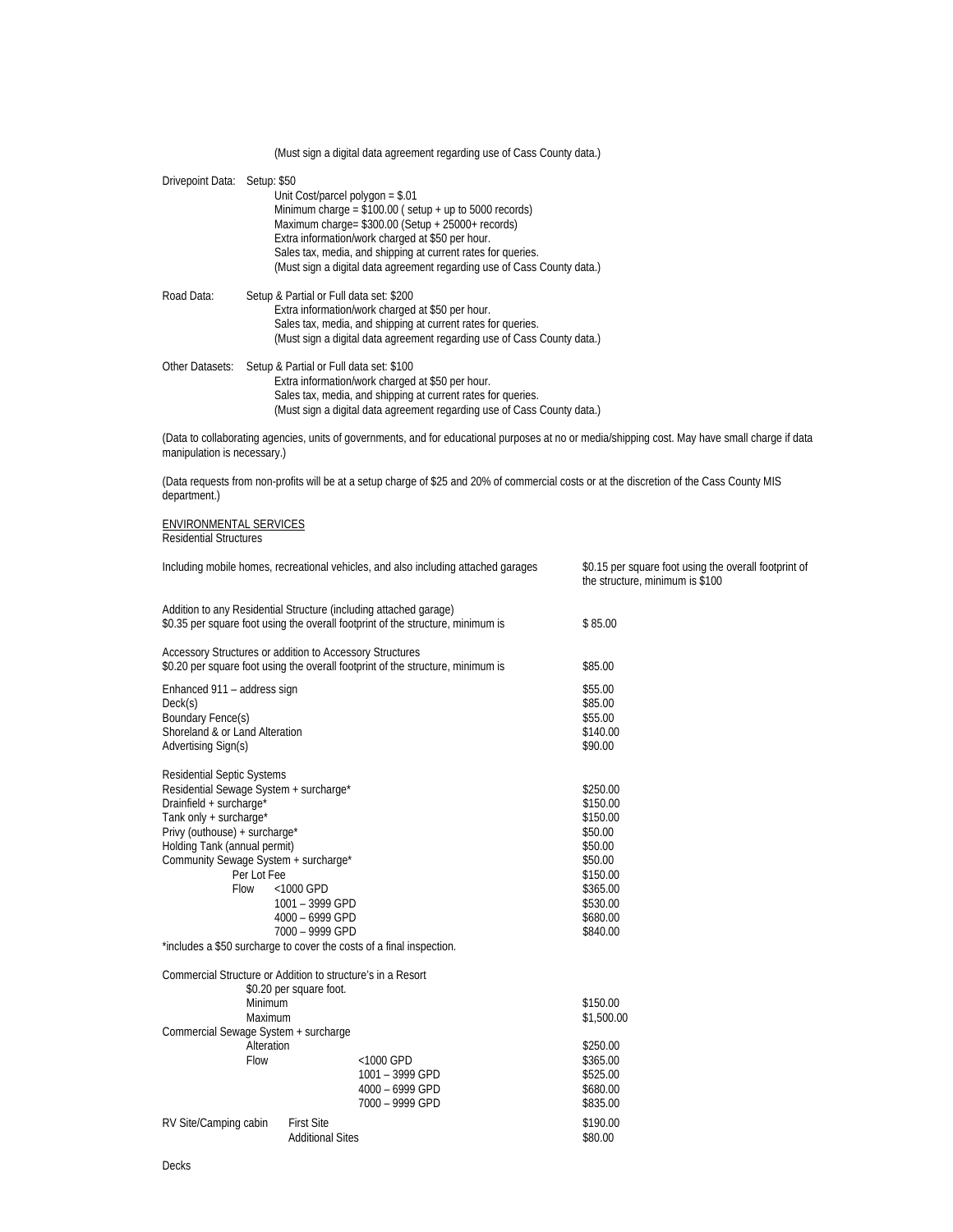| <b>First Deck</b>                                                              | \$80.00                                                                                    |
|--------------------------------------------------------------------------------|--------------------------------------------------------------------------------------------|
| <b>Additional Decks</b>                                                        | \$40.00                                                                                    |
| Variance                                                                       | \$395.00                                                                                   |
| <b>Land Reclassification</b>                                                   | \$395.00                                                                                   |
| Conditional Use Permit (CUP)                                                   | \$395.00                                                                                   |
| Communication Towers (in addition to CUP)                                      | \$630.00                                                                                   |
| Subdivided Lands: Fees assessed by ESD                                         |                                                                                            |
| Plat and PUD's (per lot/unit)                                                  | \$385.00                                                                                   |
| Minor Subdivisions (per lot)                                                   | \$210.00                                                                                   |
| Wetland Conservation Act - Replacement Plan Review                             | \$385.00                                                                                   |
| Appeal of Decision                                                             | \$500 Bond                                                                                 |
| Administrative Fees (per hour, minimum 2 hours)                                | \$50.00                                                                                    |
|                                                                                |                                                                                            |
| HIGHWAY DEPARTMENT<br>Culvert and delivery-minimum, more for larger sizes      | \$300.00                                                                                   |
| Approved Mailbox Support                                                       | \$25.00                                                                                    |
| County-Installed Mailbox Support                                               | \$60.00                                                                                    |
| County-Installed Mailbox Support and Removal of Old Support                    | \$70.00                                                                                    |
| (Due to liability concerns, the Cass County Highway Department will            |                                                                                            |
| only install Mailbox Supports at locations along roadways under the            |                                                                                            |
| County's jurisdiction - County State Aid Highways and County Roads)            |                                                                                            |
| LAND DEPARTMENT                                                                |                                                                                            |
| Salvage firewood permit                                                        | \$25.00                                                                                    |
| Land Sale list - 5 years                                                       | \$10.00                                                                                    |
|                                                                                |                                                                                            |
| HEALTH, HUMAN AND VETERANS SERVICE (HHVS)<br>Human Services Division           | Complete fee schedule available upon request                                               |
| <b>Collection Fee</b>                                                          | \$35.00                                                                                    |
| Rule 25 Assessment                                                             | \$200.00                                                                                   |
| Detox Fee                                                                      | Sliding fee                                                                                |
| <b>Parental Fees</b>                                                           | Sliding fee                                                                                |
| Background Check-Licensed Child Care                                           | \$25.00                                                                                    |
| Background Check-Non-Licensed Child Care                                       | \$25.00                                                                                    |
| Custody Study-Court Ordered                                                    | \$200.00                                                                                   |
| Rep. Payee Fees-10% of recipient's monthly benefits not to exceed\$31.00/month |                                                                                            |
| <b>Public Health Division</b>                                                  |                                                                                            |
| Skilled nursing visits                                                         | \$155.00/visit                                                                             |
| Physical therapy                                                               | \$170.00/visit                                                                             |
| Home health aide                                                               | \$30.00/hour                                                                               |
| Child and teen checkup                                                         | \$205.00/screening                                                                         |
| <b>Immunizations</b>                                                           | \$3.00/immunization                                                                        |
| Flu shots                                                                      | \$25.00/shot                                                                               |
| Mantoux testing                                                                | \$17.00                                                                                    |
| Early childhood screening                                                      | \$352.00/day                                                                               |
| Relocations services                                                           | \$15.53/15 minutes                                                                         |
| <b>Public Health Nurse Clinics</b>                                             |                                                                                            |
| Foot care<br><b>Medication Management</b>                                      | \$20.00<br>\$10.30/15 minutes                                                              |
| Health Promotion and Counseling                                                | \$60.00/Visit                                                                              |
|                                                                                |                                                                                            |
| RECORDER'S OFFICE<br>Non-certified copies                                      |                                                                                            |
| - from photocopy machine                                                       | \$1.00 per page                                                                            |
| - from digital image or microfilm                                              | \$1.00 per page                                                                            |
| Faxed copies/Emailed copies                                                    | \$4.00 for 1st page and \$3.00 per page thereafter                                         |
| Large copies made w/plat copier (maximum size is 24x36)                        |                                                                                            |
| (such as copies of surveys, architects drawings,                               |                                                                                            |
| building plans, etc.)                                                          | \$5.00 per copy/page                                                                       |
|                                                                                |                                                                                            |
| Reports (such as all mortgages recorded for a period of time, etc).            | \$50.00 minimum or \$1.00 per page plus<br>\$10.00 to cover the cost of postage, if mailed |
|                                                                                |                                                                                            |
| Weekly reports (for all documents recorded)                                    | \$500.00/yr. + \$5.00/ week to cover postage                                               |
|                                                                                | (\$260.00/year)                                                                            |
|                                                                                |                                                                                            |
| Searches to accompany the certificate of condition for torrens property        | \$5.00 per parcel for current real estates taxes                                           |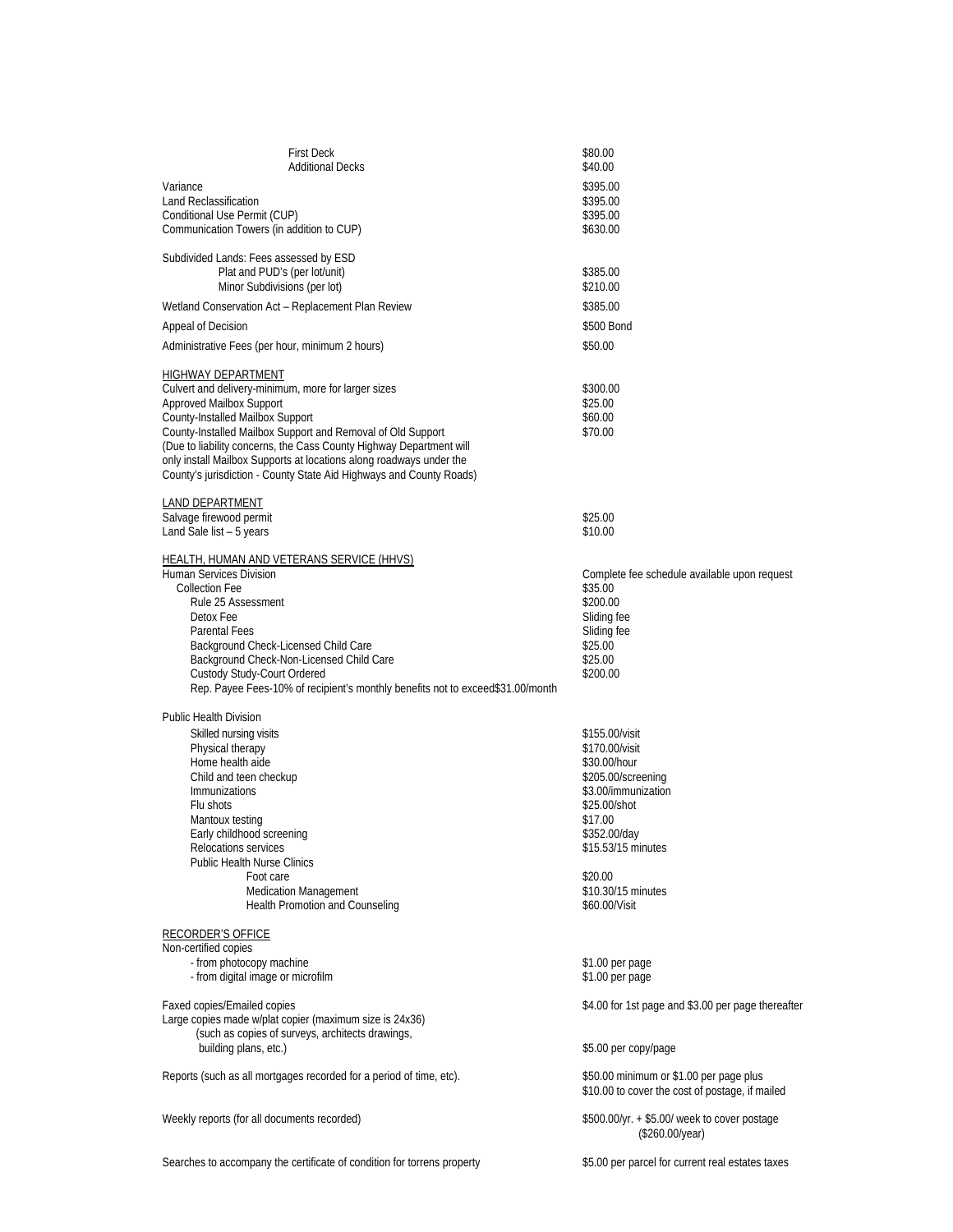|                                                                              | \$5.00 per parcel for delinquent real estate taxes<br>\$5.00 per parcel for special assessments |
|------------------------------------------------------------------------------|-------------------------------------------------------------------------------------------------|
| LAREDO – Subscription for remote access to real estate documents             | Please contact the Recorder's Office for fees and<br>contract agreement.                        |
| SHERIFF'S OFFICE                                                             |                                                                                                 |
| Alarm system fee - annual                                                    | \$20.00                                                                                         |
| Alarm system false alarm fee                                                 | \$25.00                                                                                         |
| Permit to carry gun - 5 year permit                                          | \$100.00 / \$75.00 Renewals                                                                     |
| Ice racing event permit                                                      | \$20.00                                                                                         |
| Raft permit                                                                  | \$10.00 / 2 years                                                                               |
| Civil process                                                                |                                                                                                 |
| Service fee                                                                  | \$50.00                                                                                         |
| Service fee - not found                                                      | \$50.00                                                                                         |
| Legal - not found                                                            | \$50.00                                                                                         |
| Mileage - per mile roundtrip                                                 | \$Flat fee                                                                                      |
| Real estate sales                                                            | \$50.00                                                                                         |
| Redemption fee - owner                                                       | \$250.00                                                                                        |
| Redemption fee - other party                                                 | \$250.00                                                                                        |
| Posting (3 notices)                                                          | \$50.00                                                                                         |
| Levy fee                                                                     | \$20.00                                                                                         |
| Execution commission                                                         | 5%                                                                                              |
| Deputy time                                                                  | \$30.00                                                                                         |
| Records                                                                      |                                                                                                 |
| Initial complaint reports (ICR) /case files – up to 10 pages $\lt$ 100 pages | \$5.00 minimum \$0.25 / page                                                                    |
| $>$ 10 pages $>$ 100 pages                                                   | $$5.00 + time $0.25 / page + time$                                                              |
| Audio copies / Video copies                                                  | \$15.00                                                                                         |
| Video copies 35mm film                                                       | Development Cost                                                                                |

The foregoing schedule is not inclusive of all county fees, fines or taxes. Fees not included in this publication are for services not utilized broadly by the general public, such as fines and fees charged by the county or state to persons involved in the criminal justice system, or fees for services or permits obtained infrequently. Please inquire for more information about a specific service, permit or fee.

5A. HHVS Director Ane Rogers presented the Child Placement Costs for November 2010 in the amount of \$133,444.

M/S/P Peterson, Downham - To receive & file the Child Placement Costs for November 2010 in the amount of \$133,444. Unanimous.

5B. HHVS Director Reno Wells and Ane Rogers reported that HHVS is currently restructuring the Social Services Unit. They informed the Board of a resignation of a Child Protection Social Worker effective January 7, 2011. The Social Services Supervisor along with the Team Leaders are currently analyzing all caseloads, assignments, and asked for Board approval to not fill the newly vacated position at this time, but to continue an assessment of need and report back at a later date.

M/S/P Peterson, Gaalswyk – To table filling the January 7, 2011 vacant position of HHVS Child Protection Social Worker until further review by the Board. Unanimous.

6A. Dale Yerger, Deep Portage Conservation Reserve Executive Director presented bid results opened on Thursday November 4<sup>th</sup>, 2010 related to energy efficiency & conservation improvements utilizing a LCCMR Grant. Mr. Yerger reviewed his recommendation for each bid category and noted that these project elements (along with the previous mechanical bid award - \$86,976, design fees - \$21,000, and contingency - \$10,000) establish a revised budget of \$231,964.88. Mr. Yerger reported that the Deep Portage Foundation will pay any improvement costs in an excess of the \$212,000 LCCMR Grant.

|                | Recommended Award           | $\star$ |                                   |                   |
|----------------|-----------------------------|---------|-----------------------------------|-------------------|
| Item $#$       | <b>Bid Category of Work</b> |         | <b>Bid Contractor</b>             | <b>Bid Amount</b> |
| 2a             | Electrical - Wind           |         |                                   |                   |
|                | 10Kvw 130ft lattice         | $\star$ | Residential Wind Power, Inc.      | 75,991.88         |
|                | 5.5 Kvw /guy wires          |         | Knox Electric, Inc.               | 70,000.00         |
| 2 <sub>b</sub> | Electrical - Lighting       |         |                                   |                   |
|                |                             | $\star$ | Knox Electric, Inc.               | 9,500.00          |
|                |                             |         | Olson Electric                    | 11,900.00         |
| 3              | Windows - #400 Rooms only   |         |                                   |                   |
|                |                             | $\star$ | <b>Tony Peterson Construction</b> | 18,000.00         |
|                |                             |         | Spitzack Builders, Inc.           | 24,128.75         |
|                |                             |         |                                   |                   |